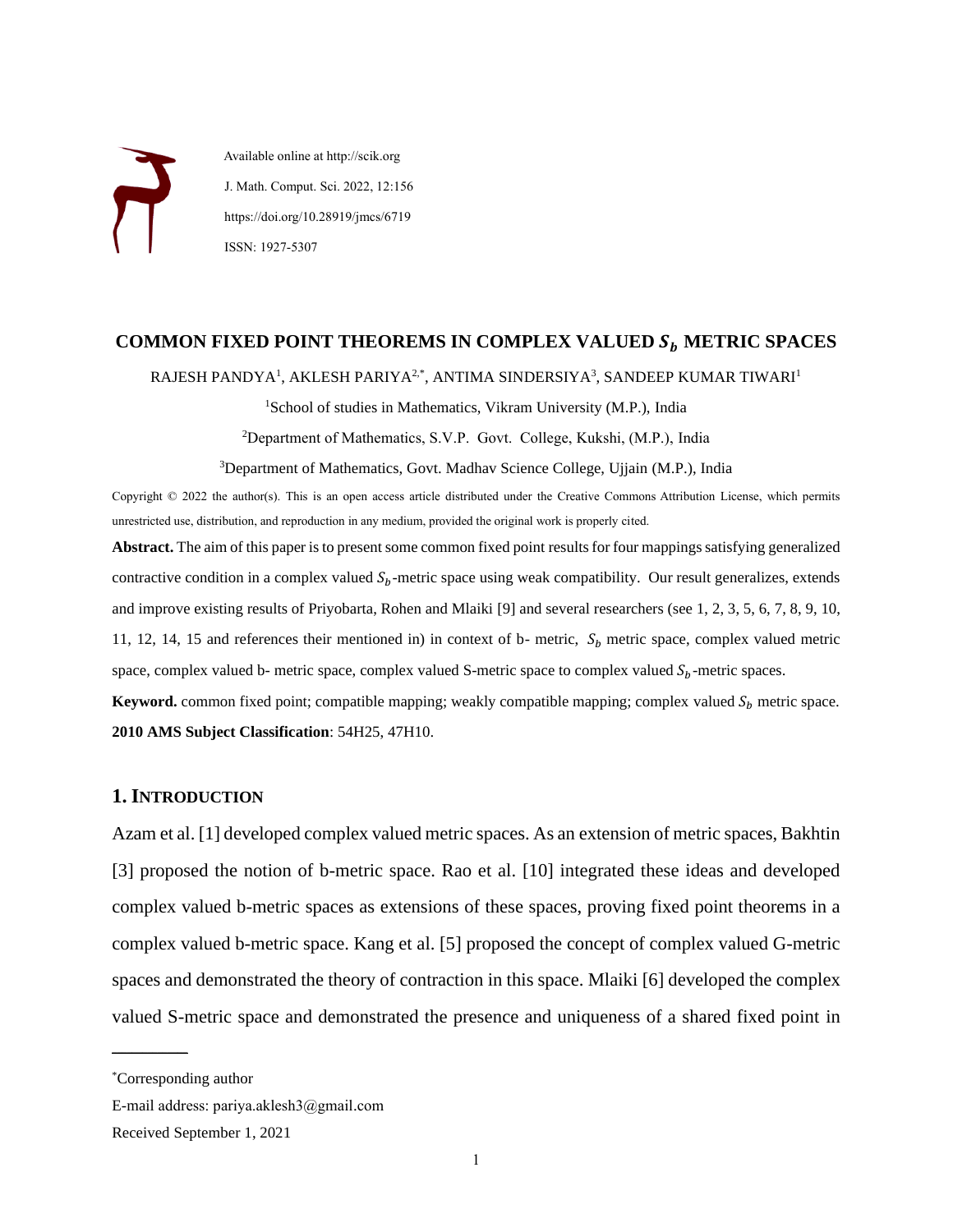this space for two self-mappings. Although complex valued metric spaces are a subset of cone metric spaces, our contraction, which has a product and quotient of  $S_b$  -metric spaces, cannot be extended to a cone metric space. Recently, Souayah and Mlaiki [15] proposed the idea of  $S_h$ metric spaces as a generalisation of metric space, which was followed by Sedghi et al [12] 's introduction of s- metric space. More, recently Priyobarta, Rohen and Mlaiki [9] introduced the concept of complex valued  $S_b$ -metric space and prove some interesting and new results. Our result generalizes, extends and improve existing results of Priyobarta, Rohen and Mlaiki [9].

#### **2. BASIC DEFINITIONS AND PRELIMINARIES**

**Definition.2.1[6].** Let X be a nonempty set and let  $b \ge 1$  be a given number. A function  $S: X^3 \to Y$ [0, ∞) is said to be  $S_b$ -metric if and only if for all  $x, y, z, t \in X$  the following conditions are satisfied:

- (i)  $S(x, y, z) = 0$  if and only if  $x = y = z$ ;
- (ii)  $S(x, x, y) = S(y, y, x)$  for all  $x, y \in X$ ;
- (iii)  $S(x, y, z) \le b[S(x, x, t) + S(y, y, t) + S(z, z, t)].$

The pair( $X$ ,  $S$ ) is called a  $S_b$ -metric space.

**Definition 2.2[6].** Let  $(X, S)$  be an  $S_b$ -metric space and  $\{x_n\}$ be a sequence in X. Then

- (i) a sequence  $\{x_n\}$  is called convergent if and only if there exists  $z \in X$  such that  $S(x_n, x_n, z) \to 0$  as  $n \to \infty$ . In this case we write  $\lim_{n} x_n = z$ ,
- (ii) a sequence  $\{x_n\}$  is called a Cauchy sequence if and only if  $S(x_n, x_n, x_m) \to 0$  as  $n, m \rightarrow \infty$ .
- (iii)  $(X, S)$  is said to be a complete  $S_b$ -metric space if every Cauchy sequence  $\{x_n\}$ converges to a point  $x \in X$  such that  $\lim_{n,m \to \infty} S(x_n, x_n, x_m) = \lim_{n,m \to \infty} S(x_n, x_n, x) =$  $S(x, x, x)$ .

The following definition is recently introduced by Azam et al. [1].

**Definition 2.3[1].**Let  $\mathbb C$  be the set of complex numbers and  $z_1, z_2 \in \mathbb C$ . Define a partial order  $\precsim$ on  $\mathbb C$  as follows: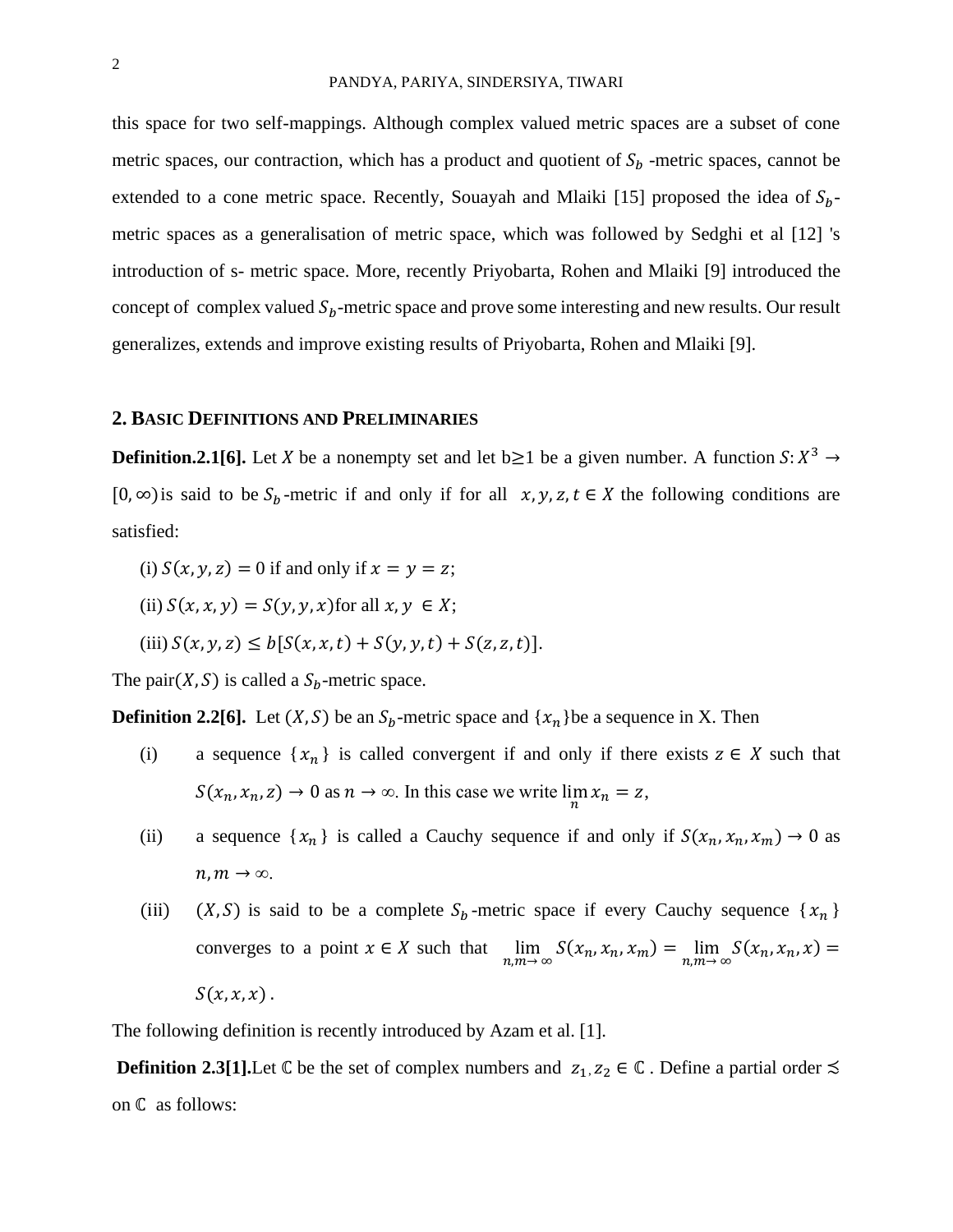$z_1 \lesssim z_2$  if and only if  $\text{Re}(z_1) \leq \text{Re}(z_2)$ ,  $\text{Im}(z_1) \leq \text{Im}(z_2)$ .

Consequently, one can infer that  $z_1 \leq z_2$  if one of the following conditions is satisfied:

- (i)  $\text{Re}(z_1) = \text{Re}(z_2), \text{Im}(z_1) < \text{Im}(z_2),$
- (ii)  $\text{Re}(z_1) < \text{Re}(z_2)$ ,  $\text{Im}(z_1) = \text{Im}(z_2)$ ,
- (iii)  $\text{Re}(z_1) < \text{Re}(z_2)$ ,  $\text{Im}(z_1) < \text{Im}(z_2)$ ,
- (iv)  $\text{Re}(z_1) = \text{Re}(z_2), \text{Im}(z_1) = \text{Im}(z_2),$

In particular, we write  $z_1 \leq z_2$  if  $z_1 \neq z_2$  and one of (i), (ii), and (iii) is satisfied and we write  $z_1$  <  $z_2$  if only (iii) is satisfied. Notice that  $0 \le z_1 \le z_2 \Rightarrow |z_1| < |z_2|$ , and  $z_1 \le z_2$ ,  $z_2 < z_3 \Rightarrow z_1 < z_3$ . **Definition 2.4.[9]** Let *X* be a nonempty set and let  $b \ge 1$  be a given real number. Suppose that a mapping  $S: X^3 \to \mathbb{C}$  satisfies:

$$
(CS_b 1) 0 < S(x, y, z) \text{ for all } x, y, z \in X \text{ with } x \neq y \neq z \neq x.
$$

 $(CS_h 2)$   $S(x, y, z) = 0$  if and only if  $x = y = z$ ;

 $(CS_h 3)$   $S(x, x, y) = S(y, y, x)$  for all  $x, y \in X$ ;

 $(CS_b 4)$   $S(x, y, z) \preceq b[S(x, x, a) + S(y, y, a) + S(z, z, a)]$  for all  $x, y, z, a \in X$ .

Then S is called a complex valued  $S_b$  -metric and the pair(X, S) is called a complex valued  $S_b$ metric space.

**Definition 2.5. [9]** Let  $(X, S)$  be a complex valued  $S_b$ -metric space and let  $\{x_n\}$ be a sequence in X.

- (i) A sequence  $\{x_n\}$  is a complex valued  $S_b$  –convergent to x if for every  $a \in \mathbb{C}$  with  $0 <$ a there exists  $k \in \mathbb{N}$  such that  $S(x_n, x_n, x) \le a$  or  $S(x, x, x_n) \le a$  for all  $n \ge k$  and denoted by  $\lim_{n \to \infty} x_n = x$ .
- (ii) A sequence  $\{x_n\}$  is called a complex valued  $S_b$  –Cauchy if for every  $a \in \mathbb{C}$  with  $0 < a$ there exists  $k \in \mathbb{N}$  such that  $S(x_n, x_n, x_m) \le a$  for each  $m, n \ge k$ .
- (iii) If every complex valued  $S_b$  –Cauchy sequence is complex valued  $S_b$  –convergent in  $(X, S)$ , then  $(X, S)$  is said to be complex valued  $S_b$  –complete

**Definition 2.6[4].** Let f and g be two self-maps defined on a set X, then f and g are said to be weakly compatible if they commute at coincidence points.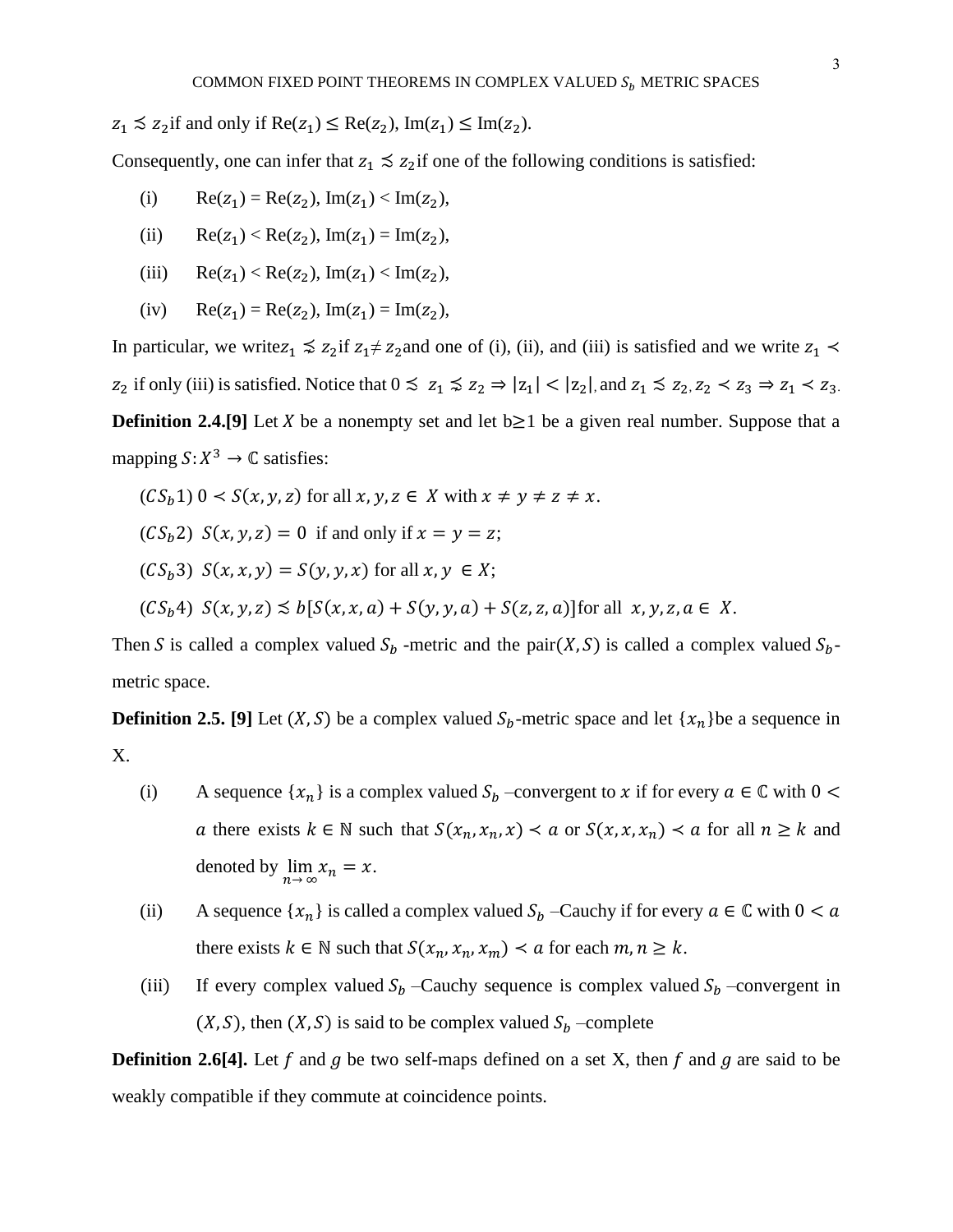### **3. MAIN RESULTS**

**Theorem 3.1** Let A, B, f and g be four self mappings of a complete complex valued  $S_b$ -metric space  $(X, S)$  with the coefficient  $b \ge 1$  and satisfying

$$
(3.1) A \subset g, \quad B \subset f
$$
\n
$$
(3.2) S(Ax, Ax, By) \lesssim \alpha_1 \left\{ \frac{S(fx, fx, gy)S(By, By, fx)}{2S(fx, fx, gy) + S(By, By, gy)} \right\} + \alpha_2 \{ S(Ax, fx, fx) + S(By, By, gy) \}
$$
\n
$$
+ \alpha_3 \{ S(By, By, fx) + S(Ax, Ax, gy) \} + \alpha_4 S(fx, fx, gy).
$$

If  $2S(fx, fx, gy) + S(By, By, gy) \neq 0$ , for all  $x, y \in X$ ,  $\alpha_i \geq 0$  ( $i = 1, 2, 3, 4$ ) with at least one  $\alpha_i$  is nonzero and  $b\alpha_1 + 2\alpha_2 + 3b\alpha_3 + \alpha_4 < 1$ . If one of A, B, f or g is a complete subspace of  $X$ , then

- (i)  $(A, f)$  and  $(B, g)$  have a unique coincidence point in X,
- (ii) if  $(A, f)$  and  $(B, g)$  are weakly compatible, then A, B, f and g have a unique common fixed point in  $X$ .

**Proof.** Let  $x_0$  be an arbitrary point in X. We define a sequence  $\{y_{2n}\}$  in X such that

$$
y_{2n} = Ax_{2n} = gx_{2n+1}
$$
  

$$
y_{2n+1} = Bx_{2n+1} = fx_{2n+2} \qquad ; n = 0,1,2,...
$$

Then

$$
S(y_{2n}, y_{2n}, y_{2n+1}) = S(Ax_{2n}, Ax_{2n}, Bx_{2n+1})
$$
  
\n
$$
S(y_{2n}, y_{2n}, y_{2n+1}) \leq \alpha_1 \left\{ \frac{S(f x_{2n}, f x_{2n}, T x_{2n+1}) S(Bx_{2n+1}, Bx_{2n+1}, f x_{2n})}{2S(f x_{2n}, f x_{2n}, g x_{2n+1}) + S(Bx_{2n+1}, Bx_{2n+1}, g x_{2n+1})} + \alpha_2 \{ S(Ax_{2n}, Ax_{2n}, f x_{2n}) + S(Bx_{2n+1}, Bx_{2n+1}, g x_{2n+1}) \} + \alpha_3 \{ S(Bx_{2n+1}, Bx_{2n+1}, f x_{2n}) + S(Ax_{2n}, Ax_{2n}, g x_{2n+1}) \} + \alpha_4 S(f x_{2n}, f x_{2n}, g x_{2n+1})
$$
  
\n
$$
S(y_{2n}, y_{2n}, y_{2n+1}) \leq \alpha_1 \left\{ \frac{S(y_{2n-1}, y_{2n-1}, y_{2n}) S(y_{2n+1}, y_{2n+1}, y_{2n-1})}{2S(y_{2n-1}, y_{2n-1}, y_{2n}) + S(y_{2n+1}, y_{2n+1}, y_{2n})} \right\}
$$
  
\n
$$
+ \alpha_2 \{ S(y_{2n}, y_{2n}, y_{2n-1}) + S(y_{2n+1}, y_{2n+1}, y_{2n}) \}
$$
  
\n
$$
+ \alpha_3 \{ S(y_{2n+1}, y_{2n+1}, y_{2n-1}) + S(y_{2n}, y_{2n}, y_{2n}) \}
$$
  
\n
$$
+ \alpha_4 S(y_{2n-1}, y_{2n-1}, y_{2n})
$$

By condition,  $(CS_b 3)$  and  $(CS_b 4)$  in the definition of the complex  $S_b$  metric spaces, we get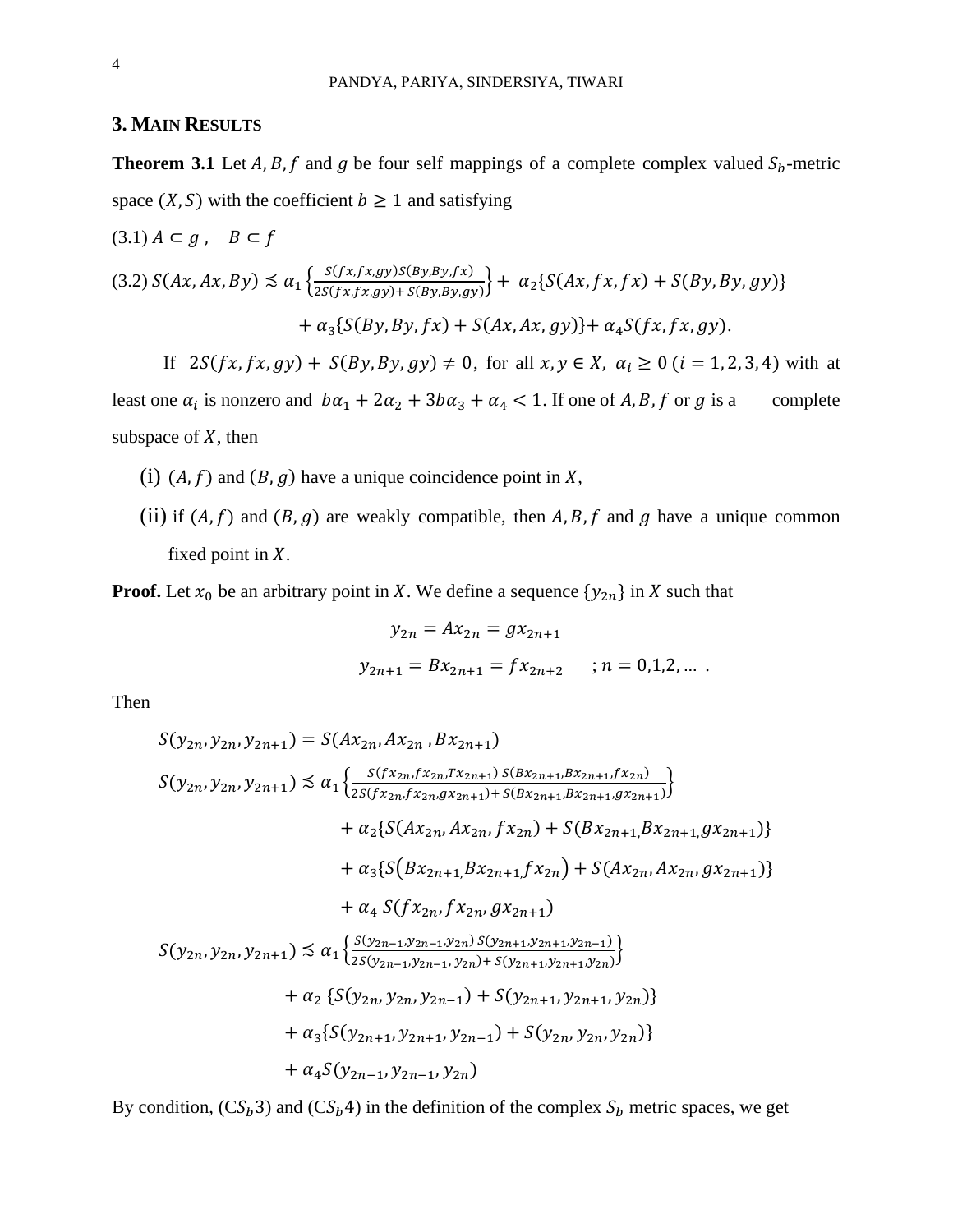$$
S(y_{2n+1}, y_{2n+1}, y_{2n-1}) = S(y_{2n-1}, y_{2n-1}, y_{2n})
$$
  
\n
$$
\precsim b[S(y_{2n-1}, y_{2n-1}, y_{2n}) + S(y_{2n-1}, y_{2n-1}, y_{2n}) + S(y_{2n+1}, y_{2n+1}, y_{2n})]
$$
  
\n
$$
\precsim b[2S(y_{2n-1}, y_{2n-1}, y_{2n}) + S(y_{2n+1}, y_{2n+1}, y_{2n})]
$$

Therefore,

$$
S(y_{2n}, y_{2n}, y_{2n+1}) \leq ba_1 S(y_{2n-1}, y_{2n-1}, y_{2n}) + a_2 \{ S(y_{2n}, y_{2n}, y_{2n-1}) + S(y_{2n+1}, y_{2n+1}, y_{2n}) \}
$$
  
+  $a_3 S(y_{2n+1}, y_{2n+1}, y_{2n-1}) + a_4 S(y_{2n-1}, y_{2n-1}, y_{2n})$   

$$
\leq ba_1 S(y_{2n-1}, y_{2n-1}, y_{2n}) + a_2 \{ S(y_{2n-1}, y_{2n-1}, y_{2n}) + S(y_{2n}, y_{2n}, y_{2n+1}) \}
$$
  
+  $a_3 b \{ 2S(y_{2n+1}, y_{2n+1}, y_{2n}) + S(y_{2n-1}, y_{2n-1}, y_{2n}) \}$   
+  $a_4 S(y_{2n-1}, y_{2n-1}, y_{2n})$   

$$
S(y_{2n}, y_{2n}, y_{2n+1}) \leq (ba_1 + a_2 + ba_3 + a_4) S(y_{2n-1}, y_{2n-1}, y_{2n})
$$
  
+  $(a_2 + 2ba_3) S(y_{2n}, y_{2n}, y_{2n+1})$ 

 $S(y_{2n}, y_{2n}, y_{2n+1}) \precsim \frac{b\alpha_1 + \alpha_2 + b\alpha_3 + \alpha_4}{1 - \alpha_2 - 2b\alpha_3}$  $rac{1+a_2+ba_3+a_4}{1-a_2-2ba_3}$   $S(y_{2n-1}, y_{2n-1}, y_{2n}).$ 

Let  $k = \frac{b\alpha_1 + \alpha_2 + b\alpha_3 + \alpha_4}{1-\alpha_1+2h\alpha_2}$  $\frac{1+a_2+b_4a_3+a_4}{1-a_2-b_4a_3}$  and since  $b\alpha_1 + 2\alpha_2 + 3b\alpha_3 + \alpha_4 < 1$  and  $b \ge 1$  then we get  $k < 1$ .

Thus

 $S(y_{2n}, y_{2n}, y_{2n+1}) \preceq k S(y_{2n-1}, y_{2n-1}, y_{2n}).$ 

Similarly

$$
S(y_{2n+1}, y_{2n+1}, y_{2n+2}) \preceq k S(y_{2n}, y_{2n}, y_{2n+1}).
$$

If  $k < 1$ , then

$$
|S(y_{2n+1}, y_{2n+1}, y_{2n+2})| \le k |S(y_{2n}, y_{2n}, y_{2n+1})| \le k^2 |S(y_{2n-1}, y_{2n-1}, y_{2n})|
$$
  

$$
\le \cdots \le k^{2n+1} |S(y_0, y_0, y_1)|.
$$

Thus for any  $m > n$ ,  $m, n \in N$  we get

$$
|S(y_{2n}, y_{2n}, y_{2m})| \le 2b |S(y_{2n}, y_{2n}, y_{2n+1})| + b |S(y_{2n+1}, y_{2n+1}, y_{2m})|
$$
  
\n
$$
|S(y_{2n}, y_{2n}, y_{2m})| \le 2b|S(y_{2n}, y_{2n}, y_{2n+1})| + 2b^2|S(y_{2n+1}, y_{2n+1}, y_{2n+2})|
$$
  
\n
$$
+ b^2|S(y_{2n+2}, y_{2n+2}, y_{2m})|
$$
  
\n
$$
\le 2b|S(y_{2n}, y_{2n}, y_{2n+1})| + 2b^2|S(y_{2n+1}, y_{2n+1}, y_{2n+2})|
$$
  
\n
$$
+ 2b^3|S(y_{2n+2}, y_{2n+2}, y_{2n+3})| + \cdots
$$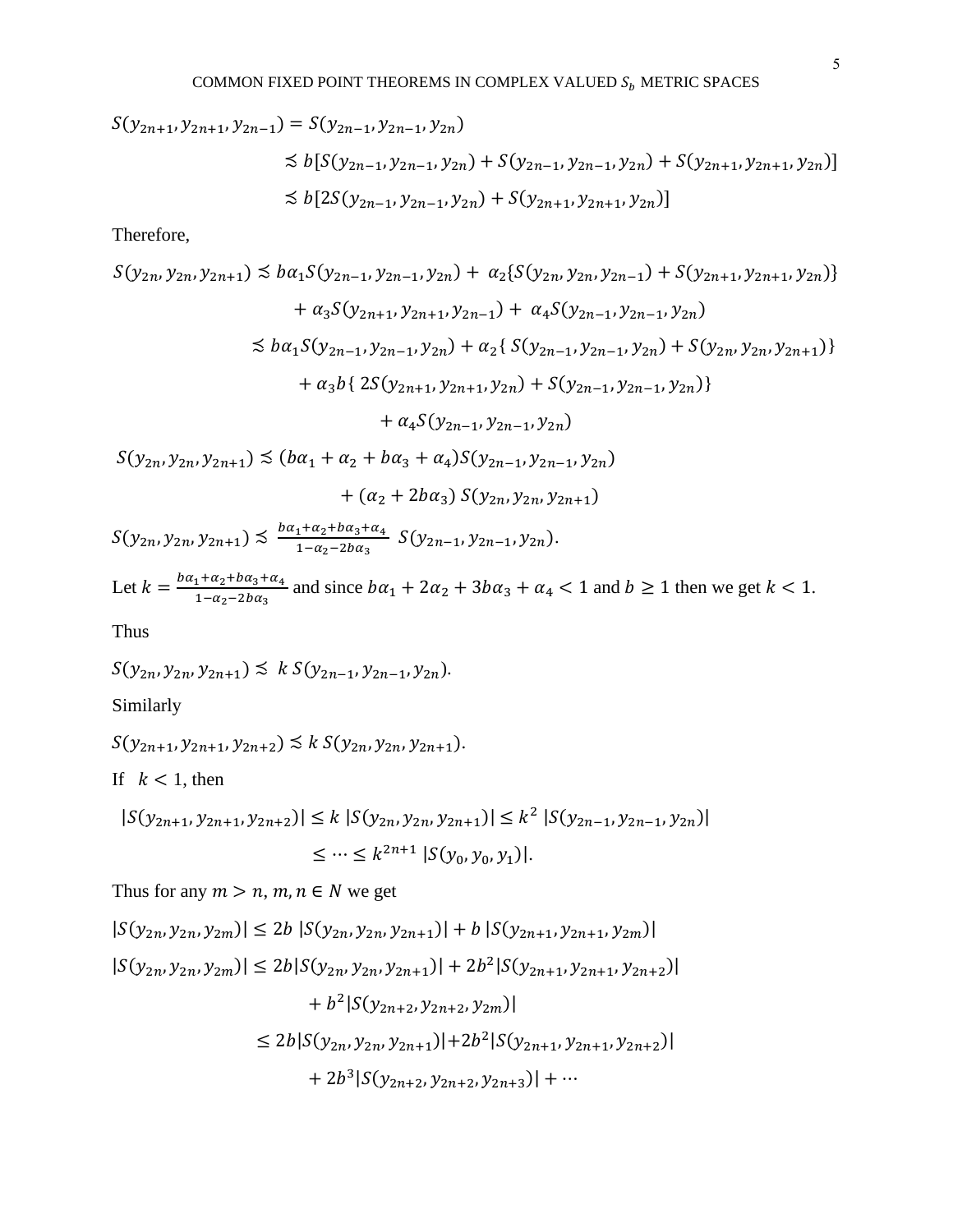$$
+2b^{m-n}|S(y_{2m-1}, y_{2m-1}, y_{2m})|
$$
  
\n
$$
|S(y_{2n}, y_{2n}, y_{2m})| \le 2b k^{2n}|S(y_0, y_0, y_1)| + 2b^2k^{2n+1}|S(y_0, y_0, y_1)|
$$
  
\n
$$
+ 2b^3k^{2n+2}|S(y_0, y_0, y_1)| + \dots + 2b^{m-n}k^{2m-1}|S(y_0, y_0, y_1)|
$$
  
\n
$$
\le 2(bk^{2n} + b^2k^{2n+1} + \dots + b^{m-n}k^{2m-1})|S(y_0, y_0, y_1)|
$$
  
\n
$$
= \frac{2bk^{2n}}{1-bk} |S(y_0, y_0, y_1)|.
$$

Since  $bk, k < 1$ , we have

$$
|S(y_{2n}, y_{2n}, y_{2m})| \le \frac{2bk^{2n}}{1-bk} |S(y_0, y_0, y_1)| \to 0 \text{ as } n \to \infty.
$$

Hence  $\{y_{2n}\}\$ is a  $S_b$ -Cauchy sequence in X. Since X is complete, there exist a point  $u \in X$  such that

$$
y_{2n} = Ax_{2n} = gx_{2n+1} \to u \text{ as } n \to \infty.
$$

Suppose that f is complete subspace of X, there exists a point  $v \in X$  such that  $f v = u$ .

Consequently, we find 
$$
Av = u
$$
.

Consider

$$
S(Av, Av, y_{2n+1}) = S(Av, Av, Bx_{2n+1})
$$
  
\n
$$
\lesssim \alpha_1 \left\{ \frac{S(fv, fv, gx_{2n+1}) S(Bx_{2n+1}, Bx_{2n+1}, fv)}{2S(fv, fv, gx_{2n+1}) + S(Bx_{2n+1}, Bx_{2n+1}, gx_{2n+1})} \right\}
$$
  
\n
$$
+ \alpha_2 \left\{ S(Av, Av, fv) + S(Bx_{2n+1}, Bx_{2n+1}, gx_{2n+1}) \right\}
$$
  
\n
$$
+ \alpha_3 \left\{ S(Bx_{2n+1}, Bx_{2n+1}, fv) + S(Av, Av, gx_{2n+1}) \right\}
$$
  
\n
$$
+ \alpha_4 S(fv, fv, gx_{2n+1}).
$$

Letting  $n \to \infty$ , we get

 $S(Av, Av, u) \preceq \alpha_2 S(Av, Av, u) + \alpha_3 S(Av, Av, u)$ 

$$
(1 - \alpha_2 - \alpha_3) S(Av, Av, u) \lesssim 0
$$

$$
S(Av,Av,u)\lesssim 0.
$$

This implies that  $S(Av, Av, u) = 0$ , that is  $Av = u$ .

Thus, we have  $fv = Av = u$ , so that u is a coincidence point of A and f.

Now since  $u = Av$  and  $A \subset g$ , there exists a point  $w \in X$  such that  $u = gw$ .

We claim that  $Bw = u$ .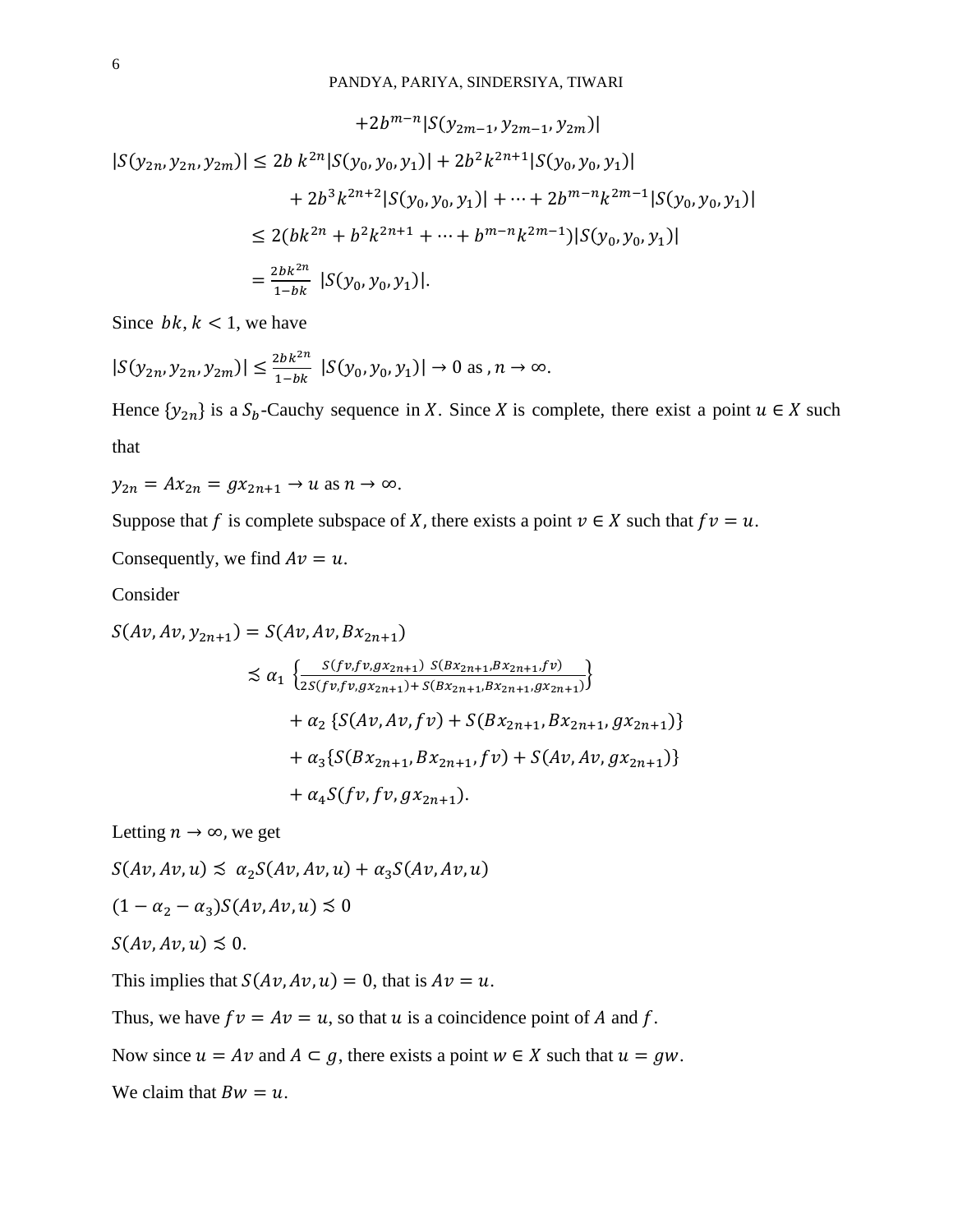Consider

$$
S(u, u, Bw) = S(Av, Av, Bw)
$$
  
\n
$$
S(u, u, Bw) \le \alpha_1 \left\{ \frac{S(fv, fv, gw)S(Bw, Bw, fv)}{2S(fv, fv, gw) + S(Bw, Bw, gw)} \right\} + \alpha_2 \{ S(Av, Av, fv) + S(Bw, Bw, gw) \}
$$
  
\n
$$
+ \alpha_3 \{ S(Bw, Bw, fv) + S(Av, Av, gw) \} + \alpha_4 S(fv, gw)
$$
  
\n
$$
\Rightarrow S(u, u, Bw) \le \alpha_2 S(Bw, Bw, u) + \alpha_3 S(Bw, Bw, u),
$$
  
\n
$$
\Rightarrow (1 - \alpha_2 - \alpha_3) S(u, u, Bw) \le 0 \text{ which gives } S(u, u, Bw) = 0, \text{ that is } Bw = u.
$$
  
\nHence, we have  $u = gw = Bw$ , so that u is a coincidence point of B and g.  
\nNow suppose that u' is another coincidence point of A and f that is  $u' = fv' = Av'$ 

Now, suppose that u' is another coincidence point of A and f, that is  $u' = fv' = Av'$  for some  $v' \in X$ .

Consider

$$
S(u', u', u) = S(Au', Au', Bw)
$$
  
\n
$$
S(u', u', u) \le \alpha_1 \left\{ \frac{S(fv', fv', gw)S(BW, Bw, fv')}{2S(fv', fv', gw) + S(Bw, Bw, gw)} \right\} + \alpha_2 \{ S(Av', Av', fv') + S(Bw, Bw, Tw) \}
$$
  
\n
$$
+ \alpha_3 \{ S(Bw, Bw, fv') + S(Av', Av', gw) \} + \alpha_4 S(fv', fv', gw)
$$
  
\n
$$
\le \alpha_1 \left\{ \frac{S(u, u', u)S(u, u, u')}{2S(u', u', u) + S(u, u, u)} \right\} + \alpha_2 \{ S(u', u', u') + S(u, u, u) \}
$$
  
\n
$$
+ \alpha_3 \{ S(u, u, u') + S(u', u', u) \} + \alpha_4 S(u', u', u)
$$
  
\n
$$
S(u', u', u) \le (\frac{1}{2}\alpha_1 + 2\alpha_3 + \alpha_4) S(u', u', u).
$$

This implies that  $|S(u', u', u)| < \left(\frac{1}{2}\right)$  $\frac{1}{2}\alpha_1 + 2\alpha_3 + \alpha_4$ )  $|S(u', u', u)|$ , which leads us to a contradiction. Hence  $|S(u', u', u)| = 0$ , that is  $u' = u$ .

Now, suppose that u" is another coincidence point of B and g, that is  $u'' = Bw' = gw'$  for some  $w' \in X$ , we have

$$
S(u, u, u") = S(Av, Av, Bw')
$$
  

$$
S(u, u, u") \leq (\frac{1}{2}\alpha_1 + 2\alpha_3 + \alpha_4) S(u, u, u").
$$

This implies that  $|S(u, u, u'')| < (\alpha_1 + 2\alpha_3 + \alpha_4)|S(u, u, u'')|$ , which leads us to a contradiction. So that  $|S(u, u, u'')| = 0$ , that is  $u = u''$ .

Thus,  $u$  is the unique coincidence point of  $(A, f)$  and  $(B, g)$ .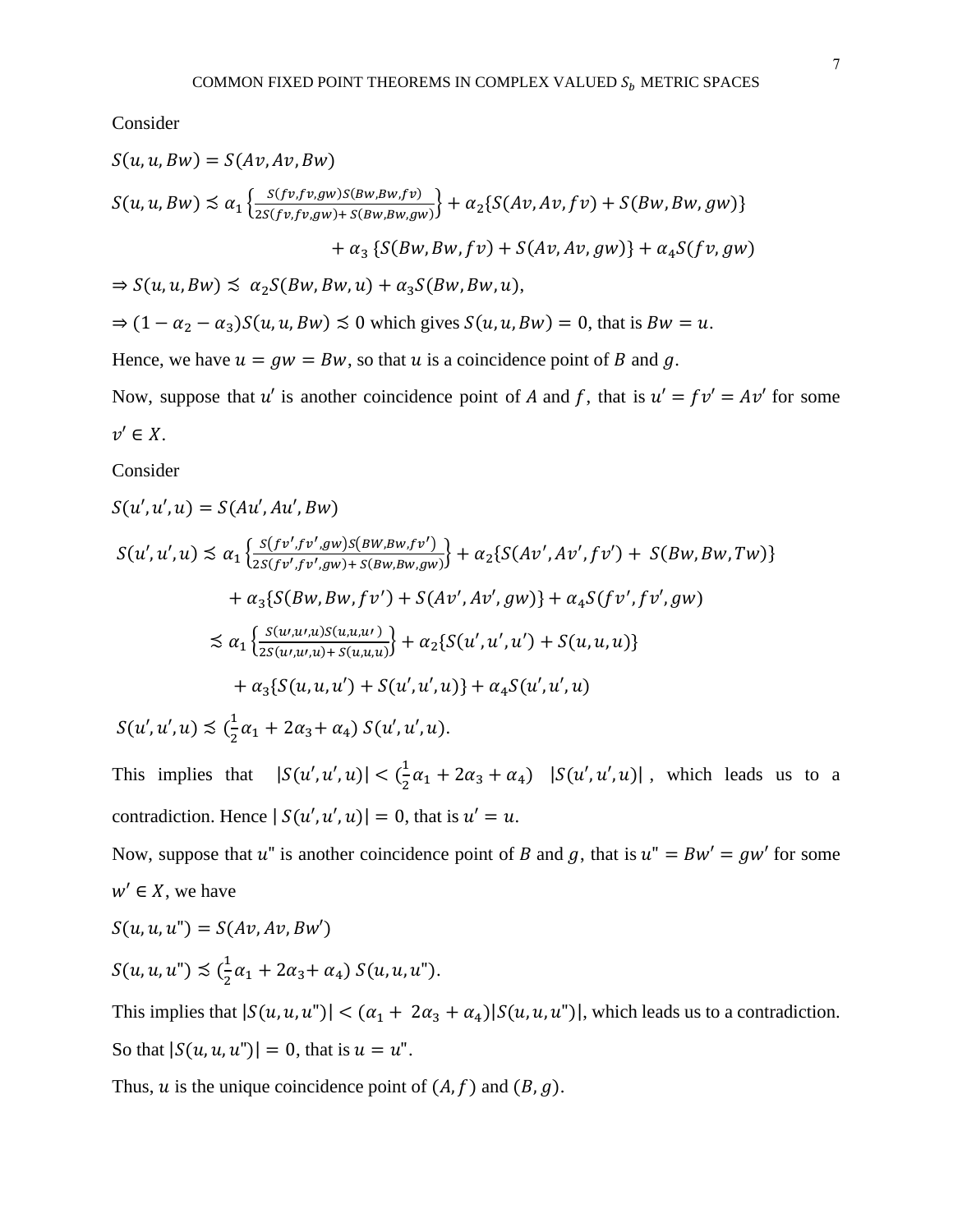Now since pairs  $(A, f)$  and  $(B, g)$  are weakly compatible on X and  $u = fv = Av = gw = Bw$ , and  $Afv = fAv$ ,  $Bgw = gBw$ .

Implies that

$$
Au = Afv = fAv = fu
$$

$$
Bu = Bgw = gBw = gu.
$$

Now consider

$$
S(Au, Au, Bu) \preceq \alpha_1 \left\{ \frac{S(fu, fu, gu) S(Bu, Bu, fu)}{2S(fu, fu, gu) + S(Bu, Bu, gu)} \right\} + \alpha_2 \{ S(Au, Au, fu) + S(Bu, Bu, gu) \}
$$

$$
+ \alpha_3 \{ S(Bu, Bu, fu) + S(Au, Au, gu) \} + \alpha_4 S(fu, fu, gu)
$$

$$
\preceq \frac{1}{2} \alpha_1 S(Bu, Bu, Au) + 2 \alpha_3 \{ S(Bu, Bu, Au) + \alpha_4 S(Au, Au, Bu)
$$

 $S(Au, Au, Bu) \precsim (\frac{1}{2})$  $\frac{1}{2}\alpha_1+2\alpha_3+\alpha_4)S(Au,Au,Bu)$ 

Implies that  $Au = Bu$ , that is

$$
Au = fu = Bu = gu.
$$

Again consider

$$
S(Av, Av, Bu) \lesssim \alpha_1 \left\{ \frac{S(fv, fv, gu) S(Bu, Bu, fv)}{2d(fv, fv, gu) + d(Bu, Bu, gu)} \right\} + \alpha_2 \{ S(Av, Av, fv) + S(Bu, Bu, gu) \}
$$

$$
+ \alpha_3 \{ S(Bu, Bu, fv) + S(Av, Av, gu) \} + \alpha_4 S(fv, fv, gu)
$$

$$
S(Av, Av, Bu) \lesssim \alpha_1 \left\{ \frac{S(Av, Av, Bu) S(Bu, Bu, Av)}{2S(Av, Av, Bu) + S(Bu, Bu, Bu)} \right\} + \alpha_2 \{ S(Av, Av, Av) + S(Bu, Bu, Bu) \}
$$

$$
+ \alpha_3 \{ S(Bu, Bu, Av) + S(Av, Av, Bu) \} + \alpha_4 S(Av, Av, gu)
$$

 $S(Av, Av, Bu) \precsim (\frac{1}{2})$  $\frac{1}{2}\alpha_1 + 2\alpha_3 + \alpha_4$ ) S(Av, Av, Bu),

we get  $Av = Bu$ , that is  $u = Bu$ , which implies that

$$
u = Au = Bu = fu = gu.
$$

Hence  $u$  is the unique common fixed point of  $A, B, f$  and  $g$ .

**Remark 3.1.** All the conditions of Theorem 3.1 remain true if we replace the contraction condition (3.2) by one of following conditions by equating  $\alpha_1$ ,  $\alpha_2$ ,  $\alpha_3$  and  $\alpha_4$  to zero suitably in Theorem 3.1.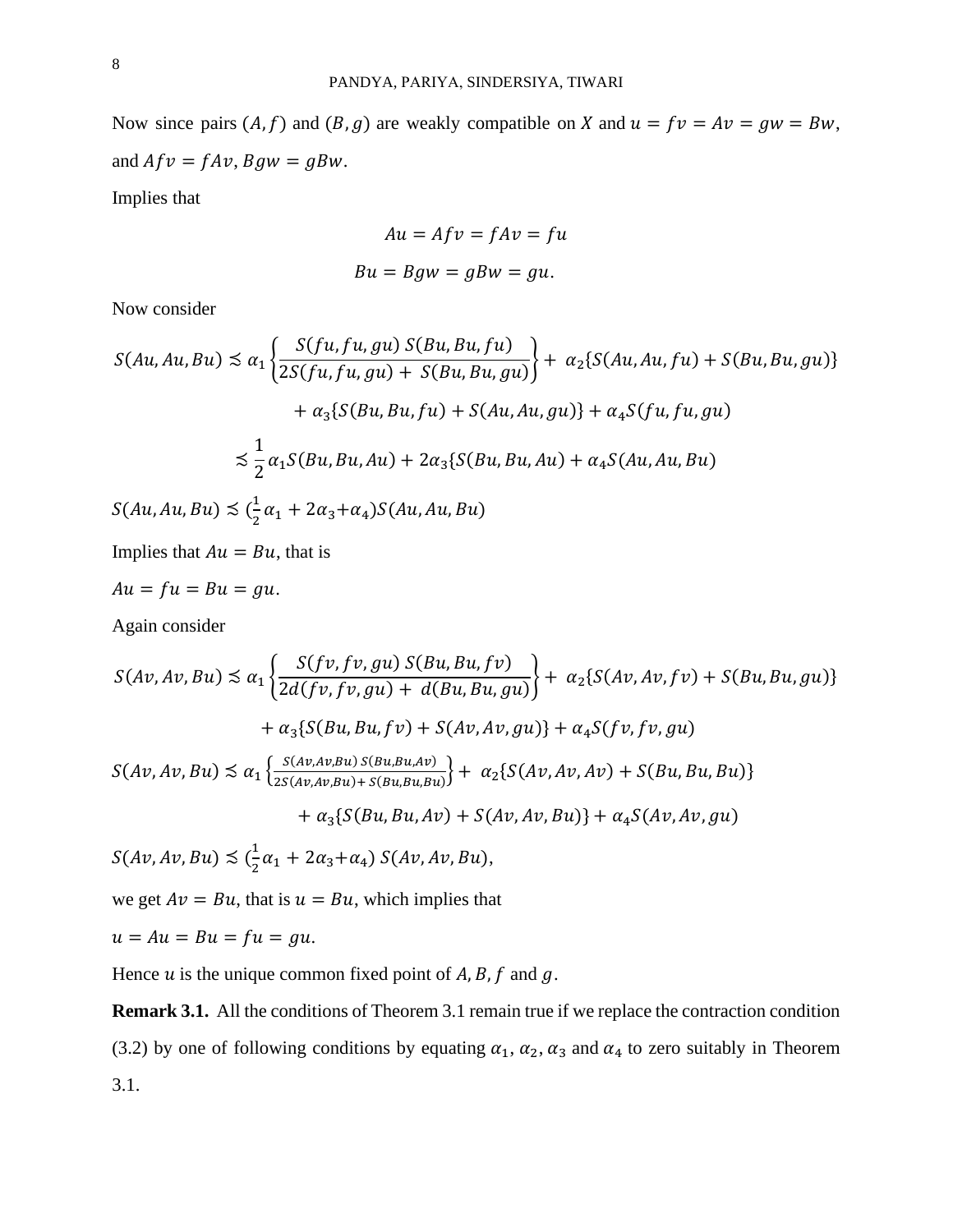**Corollary 3.1** Let  $A, B, f$  and  $g$  be four self mappings of a complete complex valued  $S_b$ -metric space  $(X, S)$  with the coefficient  $b \ge 1$  and satisfying condition (3.1) and satisfying one of the following contraction conditions:

(i) 
$$
S(Ax, Ax, By) \le \alpha_1 \left\{ \frac{S(fx, fx, gy)S(By, By, fx)}{2S(fx, fx, gy) + S(By, By, gy)} \right\} + \alpha_2 \{ S(Ax, fx, fx) + S(By, By, gy) \}
$$
  
  $+ \alpha_3 \{ S(By, By, fx) + S(Ax, Ax, gy) \}$ 

If  $2S(fx, fx, gy) + S(By, By, gy) \neq 0$ , for all  $x, y \in X$ ,  $\alpha_i \geq 0$  ( $i = 1, 2, 3$ , ) with at least one  $\alpha_i$  is nonzero and  $b\alpha_1 + 2\alpha_2 + 3b\alpha_3 < 1$ .

(ii) 
$$
S(Ax, Ax, By) \le \alpha_1 \left\{ \frac{S(fx, fx, gy)S(By, By, fx)}{2S(fx, fx, gy) + S(By, By, gy)} \right\} + \alpha_2 \{ S(Ax, fx, fx) + S(By, By, gy) \}
$$
  
  $+ \alpha_4 S(fx, fx, gy).$ 

If  $2S(fx, fx, gy) + S(By, By, gy) \neq 0$ , for all  $x, y \in X$ ,  $\alpha_i \geq 0$  ( $i = 1, 2, 4$ ) with at least one  $\alpha_i$  is nonzero and  $b\alpha_1 + 2\alpha_2 + \alpha_4 < 1$ .

(iii)  
\n
$$
S(Ax, Ax, By) \preceq \alpha_1 \left\{ \frac{S(fx, fx, gy)S(By, By, fx)}{2S(fx, fx, gy) + S(By, By, gy)} \right\} + \alpha_3 \left\{ S(By, By, fx) + S(Ax, Ax, gy) \right\} + \alpha_4 S(fx, fx, gy).
$$

If  $2S(fx, fx, gy) + S(By, By, gy) \neq 0$ , for all  $x, y \in X$ ,  $\alpha_i \geq 0$  ( $i = 1, 3, 4$ ) with at least one  $\alpha_i$  is nonzero and  $b\alpha_1 + 3b\alpha_3 + \alpha_4 < 1$ .

$$
(iv) S(Ax, Ax, By) \lesssim \alpha_1 \left\{ \frac{S(fx, fx, gy)S(By, By, fx)}{2S(fx, fx, gy) + S(By, By, gy)} \right\} + \alpha_2 \left\{ S(Ax, fx, fx) + S(By, By, gy) \right\}
$$

If  $2S(fx, fx, gy) + S(By, By, gy) \neq 0$ , for all  $x, y \in X$ ,  $\alpha_i \geq 0$  ( $i = 1, 2$ , ) with at least one  $\alpha_i$  is nonzero and  $b\alpha_1 + 2\alpha_2 < 1$ .

$$
\text{(v)}\ S(Ax, Ax, By) \lesssim \alpha_1 \left\{ \frac{S(fx, fx, gy)S(By, By, fx)}{2S(fx, fx, gy) + S(By, By, gy)} \right\} + \alpha_3 \{ S(By, By, fx) + S(Ax, Ax, gy) \}
$$

If  $2S(fx, fx, gy) + S(By, By, gy) \neq 0$ , for all  $x, y \in X$ ,  $\alpha_i \geq 0$  ( $i = 1, 2, 3, 4$ ) with at least one  $\alpha_i$  is nonzero and  $b\alpha_1 + 3b\alpha_3 < 1$ .

$$
(vi) S(Ax, Ax, By) \preceq \alpha_1 \left\{ \frac{s(fx, fx, gy)S(By, By, fx)}{2s(fx, fx, gy) + s(By, By, gy)} \right\}
$$
  
If  $2S(fx, fx, gy) + S(By, By, gy) \neq 0$ , for all  $x, y \in X$ ,  $\alpha_i \geq 0$  ( $i = 1$ ) with at least  
one  $\alpha_i$  is nonzero and  $b\alpha_1 < 1$ .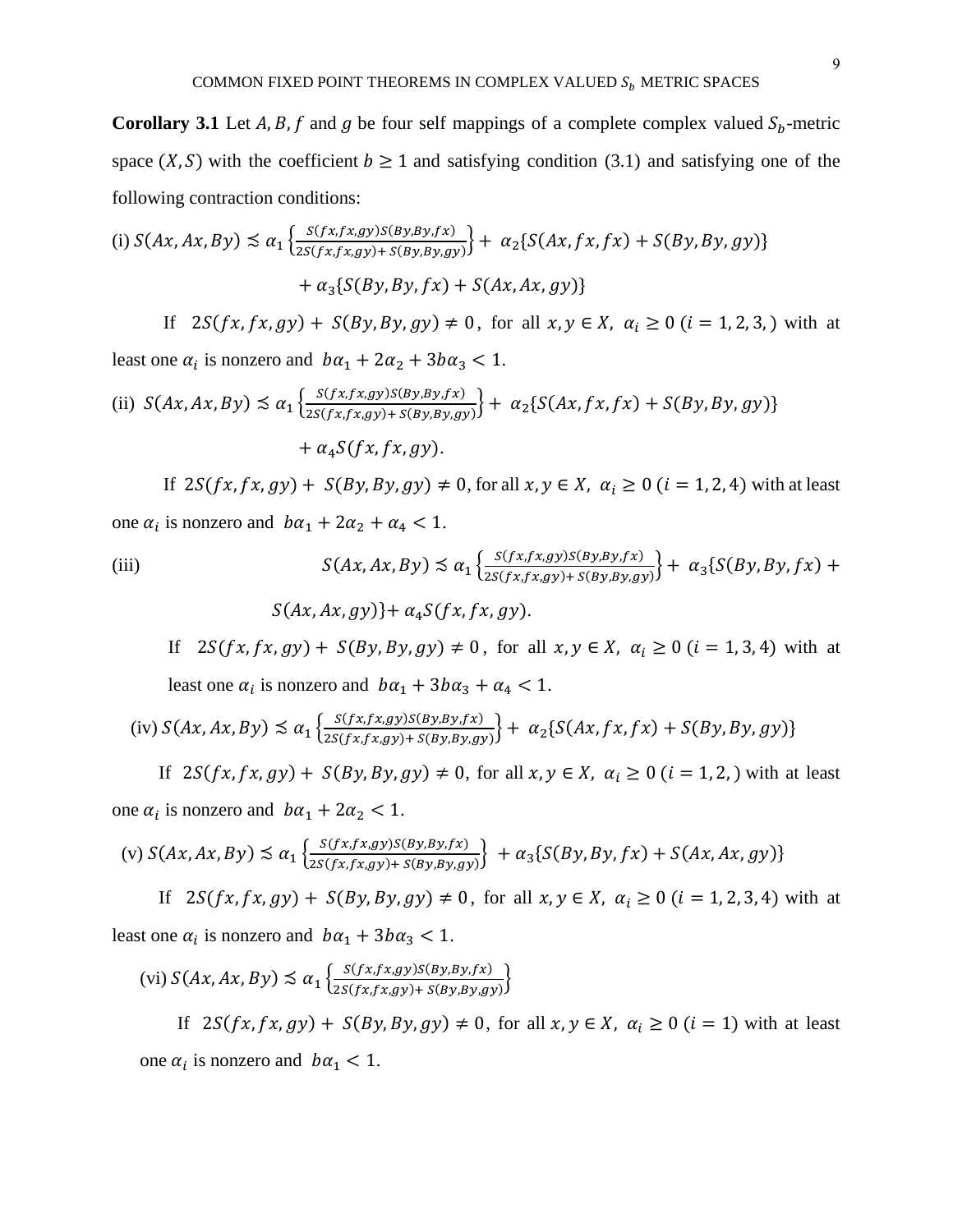**Remark 3.2.** By putting  $A = f$ ,  $B = g$  and  $A = B = I$  (identity mapping) in Theorem 3.1, we can obtain the following result:

**Theorem 3.2** Let f and g be two self mappings of a complete complex valued  $S_b$ -metric space  $(X, S)$  with the coefficient  $b \ge 1$  and satisfying

$$
(i) f \subset g,
$$

(ii) 
$$
S(fx, fx, gy) \preceq \alpha_1 \left\{ \frac{S(x, x, gy)S(y, y, fx)}{2S(x, x, gy) + S(y, y, gy)} \right\} + \alpha_2 \{ S(x, fx, fx) + S(y, y, gy) \}
$$
  
  $+ \alpha_3 \{ S(y, y, fx) + S(x, x, gy) \} + \alpha_4 S(x, x, y).$ 

If  $2S(x, x, gy) + S(y, y, gy) \neq 0$ , for all  $x, y \in X$ ,  $\alpha_i \geq 0$  ( $i = 1, 2, 3, 4$ ) with at least one  $\alpha_i$  is nonzero and  $b\alpha_1 + 2\alpha_2 + 3b\alpha_3 + \alpha_4 < 1$ . If one of f or g is a complete subspace of X, then the pair  $(f, g)$  have a unique coincidence point in X. Also, if pair  $(f, g)$  is weakly compatible, then  $f$  and  $g$  have a unique common fixed point in  $X$ .

**Remark 3.3.** All the conditions of Theorem 3.2 remain true if we replace the contraction condition in Theorem 3.2 by one of following conditions by equating  $\alpha_1, \alpha_2, \alpha_3$  and  $\alpha_4$  to zero suitably in Theorem 3.2.

**Corollary 3.2** Let f and g be two self mappings of a complete complex valued  $S_h$ -metric space  $(X, S)$  with the coefficient  $b \ge 1$  and satisfying condition  $f \subset g$  and satisfying one of the following contraction conditions:

(i) 
$$
S(fx, fx, gy) \le \alpha_1 \left\{ \frac{S(x, x, gy)S(y, y, fx)}{2S(x, x, gy) + S(y, y, gy)} \right\} + \alpha_2 \{ S(x, fx, fx) + S(y, y, gy) \}
$$
  
  $+ \alpha_3 \{ S(y, y, fx) + S(x, x, gy) \}$ 

If  $2S(x, x, gy) + S(y, y, gy) \neq 0$ , for all  $x, y \in X$ ,  $\alpha_i \geq 0$  ( $i = 1, 2, 3$ ) with at least one  $\alpha_i$  is nonzero and  $b\alpha_1 + 2\alpha_2 + 3b\alpha_3 < 1$ .

(ii) 
$$
S(fx, fx, gy) \leq \alpha_1 \left\{ \frac{S(x, x, gy)S(y, y, fx)}{2S(x, x, gy) + S(y, y, gy)} \right\} + \alpha_2 \{ S(x, fx, fx) + S(y, y, gy) \}
$$
  
  $+ \alpha_4 S(x, x, y).$ 

If  $2S(x, x, gy) + S(y, y, gy) \neq 0$ , for all  $x, y \in X$ ,  $\alpha_i \geq 0$  ( $i = 1, 2, 4$ ) with at least one  $\alpha_i$  is nonzero and  $b\alpha_1 + 2\alpha_2 + \alpha_4 < 1$ .

(iii) 
$$
S(fx, fx, gy) \preceq \alpha_1 \left\{ \frac{S(x, x, gy)S(y, y, fx)}{2S(x, x, gy) + S(y, y, gy)} \right\} +
$$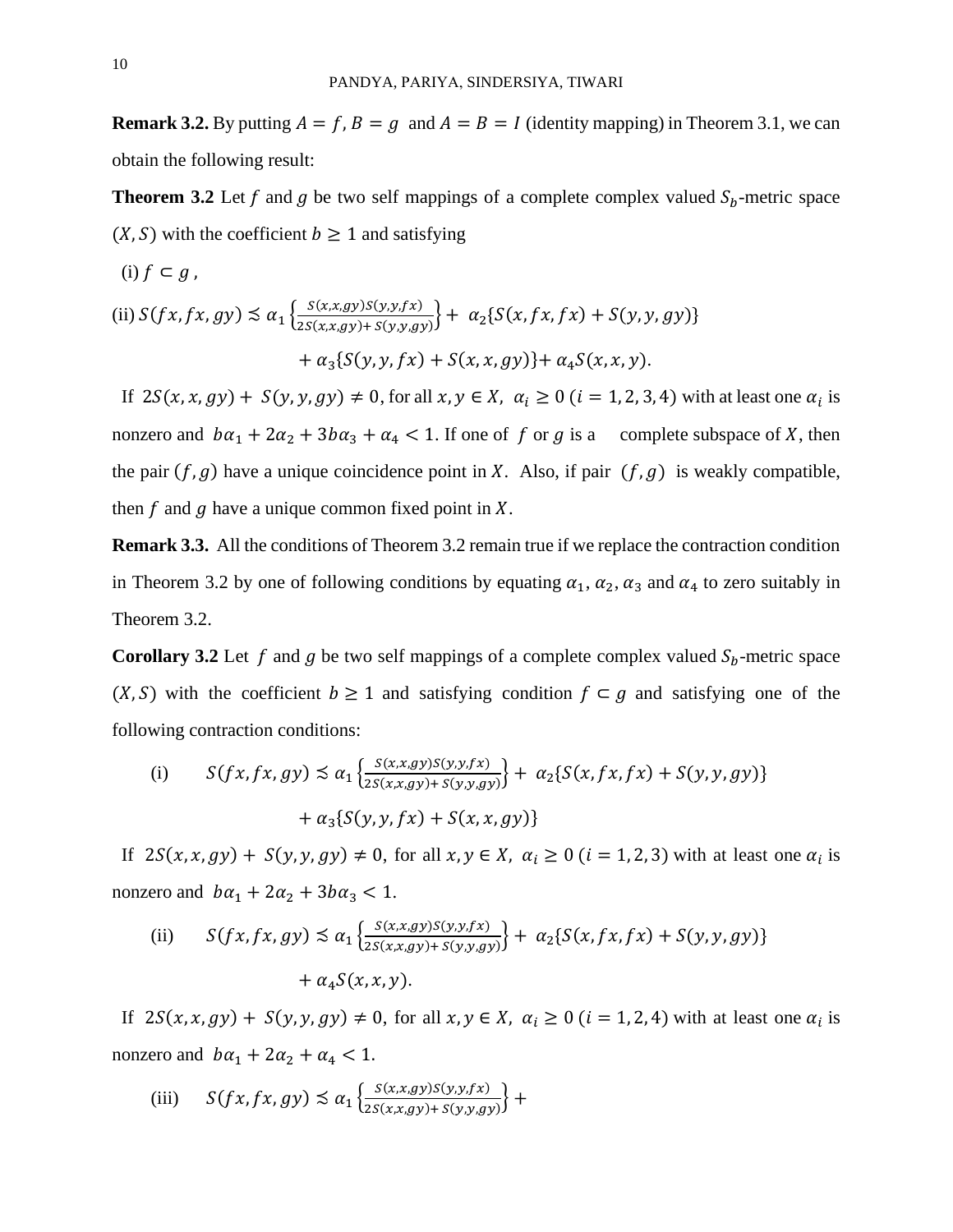$$
\alpha_3\{S(y,y,fx)+S(x,x,gy)\}+\alpha_4S(x,x,y).
$$

If  $2S(x, x, gy) + S(y, y, gy) \neq 0$ , for all  $x, y \in X$ ,  $\alpha_i \geq 0$  ( $i = 1, 3, 4$ ) with at least one  $\alpha_i$  is nonzero and  $b\alpha_1 + 2\alpha_2 + 3b\alpha_3 + \alpha_4 < 1$ 

(iv) 
$$
S(fx, fx, gy) \preceq \alpha_1 \left\{ \frac{S(x, x, gy)S(y, y, fx)}{2S(x, x, gy) + S(y, y, gy)} \right\} + \alpha_2 \left\{ S(x, fx, fx) + S(y, y, gy) \right\}
$$

If  $2S(x, x, gy) + S(y, y, gy) \neq 0$ , for all  $x, y \in X$ ,  $\alpha_i \geq 0$   $(i = 1, 2)$  with at least one  $\alpha_i$  is nonzero and  $b\alpha_1 + 2\alpha_2 < 1$ .

$$
\text{(v)} \qquad S(fx, fx, gy) \lesssim \alpha_1 \left\{ \frac{S(x, x, gy)S(y, y, fx)}{2S(x, x, gy) + S(y, y, gy)} \right\} + \alpha_3 \left\{ S(y, y, fx) + S(x, x, gy) \right\}
$$

If  $2S(x, x, gy) + S(y, y, gy) \neq 0$ , for all  $x, y \in X$ ,  $\alpha_i \geq 0$  ( $i = 1, 3$ ) with at least one  $\alpha_i$  is nonzero and  $b\alpha_1 + 3b\alpha_3 < 1$ .

$$
(vi) \tS(fx, fx, gy) \preceq \alpha_1 \left\{ \frac{S(x, x, gy)S(y, y, fx)}{2S(x, x, gy) + S(y, y, gy)} \right\}
$$

If  $2S(x, x, gy) + S(y, y, gy) \neq 0$ , for all  $x, y \in X$ ,  $\alpha_i \geq 0$   $(i = 1)$  with at least one  $\alpha_i$  is nonzero and  $b\alpha_1 < 1$ .

### **CONFLICT OF INTERESTS**

The authors declare that there is no conflict of interests.

## **REFERENCES**

- [1] A. Azam, B. Fisher, M. Khan, Common fixed point theorems in complex valued metric spaces, Num. Funct. Anal. Optim. 32 (2011), 243- 253.
- [2] V. Bairagi, V.H. Badshah, A. Pariya, Common fixed point theorems in complex valued *b*-metric spaces, Arya Bhatta J. Math. Inform. 9 (2017), 201-208.
- [3] I.A. Bakhtin, The contraction principle in quasimetric spaces, Funct. Anal. 30 (1989), 26-37.
- [4] G. Jungck, B.E. Rhoades, Fixed points for set valued functions without continuity, Indian J. Pure Appl. Math. 29 (1998), 227-238
- [5] S.M. Kang, B. Singh, V. Gupta, et al. Contraction principle in complex valued G-metric spaces, Int. J. Math. Anal. 7 (2013), 2549-2556.
- [6] Mlaiki, M. Nabil, Common fixed points in complex S-metric space, Adv. Fixed Point Theory, 4 (2014), 509-524.